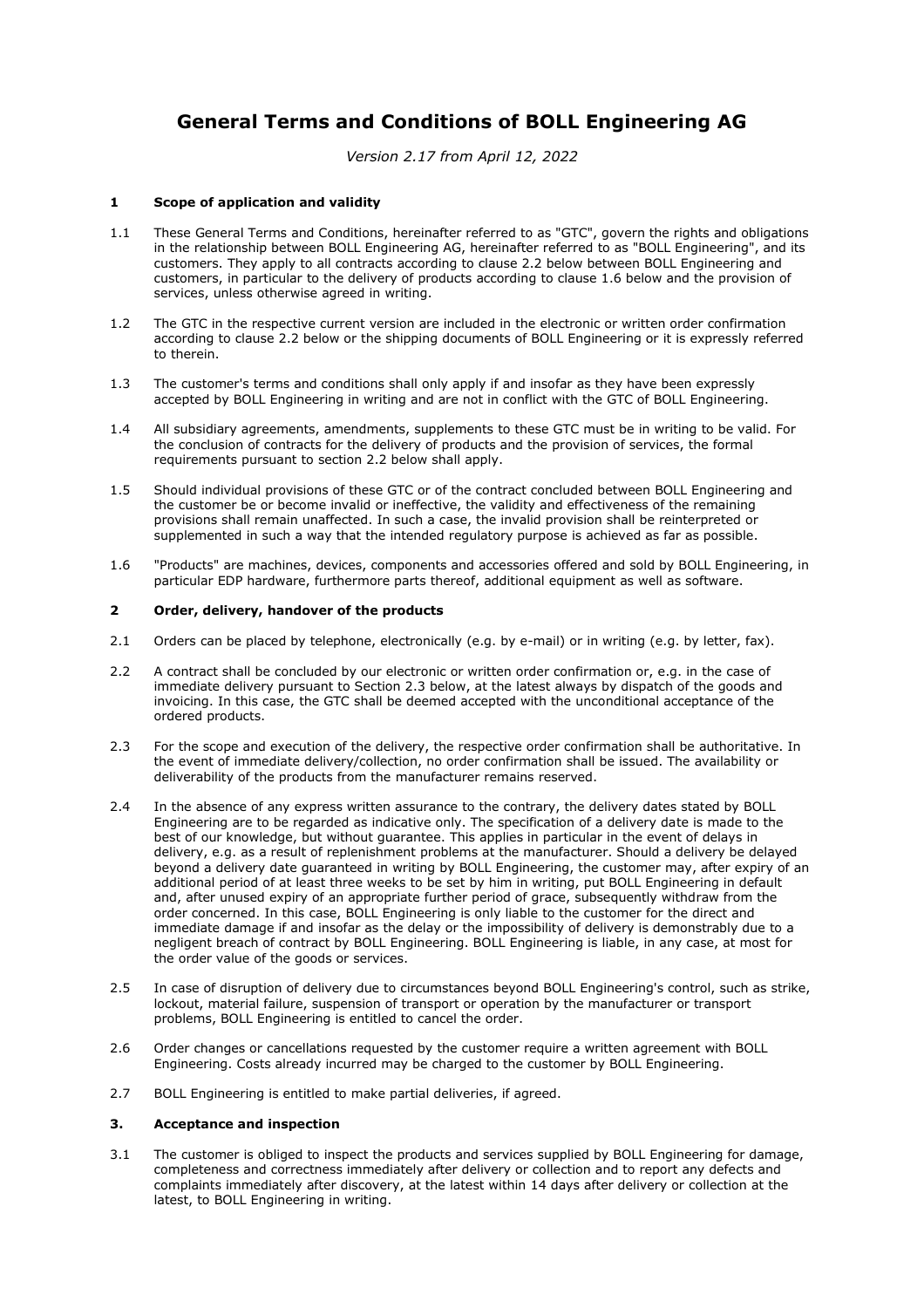3.2 In case of failure to notify BOLL Engineering in due time, any warranty and any other claim of the customer shall expire, unless the damage or defect was not recognizable during the required incoming inspection.

### **4. Transfer of benefit and risk**

- 4.1 The risk shall pass to the customer upon handover of the delivered products.
- 4.2 If the Products are not collected by the Customer on time, the Products shall be stored at the Customer's expense and risk for 5 days and then forwarded to the Customer.

#### **5. Return of Products**

- 5.1 The return of products by the customer requires the prior consent of BOLL Engineering, for which a request form is provided, which must be filled out completely and correctly. The return of the products is at the expense and risk of the customer. The goods must be in their original packaging, complete and undamaged. Procurement products are generally excluded from return. Any exceptions require the prior agreement of the respective supplier to take back the product on his part. Processing or return fees may be charged for the return of products.
- 5.2 BOLL Engineering reserves the right to return products with missing, defective or described original packaging or products that are no longer in perfect condition to the customer at the customer's expense and risk. In case of return without error description, BOLL Engineering can carry out an error search at the expense of the customer (minimum expenditure one hour).

## **6. Prices**

- 6.1 The prices of the products and services of BOLL Engineering are net prices in Swiss Francs (CHF) or any other agreed currency, excluding value added tax, duty paid and ex distribution center of BOLL Engineering. Incidental costs such as costs for packaging and shipping/delivery (freight/transport) are not included in the prices and are to be borne by the customer, as is VAT. Unless otherwise agreed, accessories are not included in the price.
- 6.2 For orders below CHF 80 net value of goods, a small-quantity surcharge of CHF 30 will be added to the shipping costs.
- 6.3 The prices of the products as well as the additional costs are always calculated according to the price list valid at the time of the order confirmation. BOLL Engineering may make changes to the price list at any time, even without prior notice.

# **7. Terms of payment**

- 7.1 Unless otherwise agreed in writing, all invoices of BOLL Engineering are due and payable net to the specified bank account on the tenth day after the invoice date. After expiry of this period, the customer is in default without reminder.
- 7.2 If the customer is in default of payment, BOLL Engineering is entitled without further warning to stop all further deliveries to the customer in whole or in part until its claims have been settled or secured. All consequences resulting from such a suspension of delivery shall be borne exclusively by the customer.
- 7.3 If the customer subsequently does not pay his debts or does not ensure their fulfilment even within a period of grace set by BOLL Engineering, BOLL Engineering is entitled to definitely refuse all further deliveries to the customer and to claim damages. In addition, BOLL Engineering is also entitled to proceed according to the general legal rules of the CO.
- 7.4 All claims of BOLL Engineering, including those for which payment by instalments has been agreed, shall become due immediately if (a) the customer repeatedly fails to comply with terms of payment or (b) upon request of BOLL Engineering does not immediately provide the necessary securities to dispel justified doubts of BOLL Engineering as to his liquidity/ ability to pay, e.g. in case of debt collection or other indications of payment difficulties of the customer. The customer has the obligation to notify BOLL Engineering if liquidity bottlenecks are foreseeable.
- 7.5 Checks are only accepted by BOLL Engineering on account of payment and after prior special and written agreement and under the condition that all costs and expenses are borne by the customer.

#### **8. Offsetting / Right of Retention**

- 8.1 The client is not entitled to set off any counterclaims against claims of BOLL Engineering.
- 8.2 Any right of retention of the customer to objects of BOLL Engineering is fully excluded.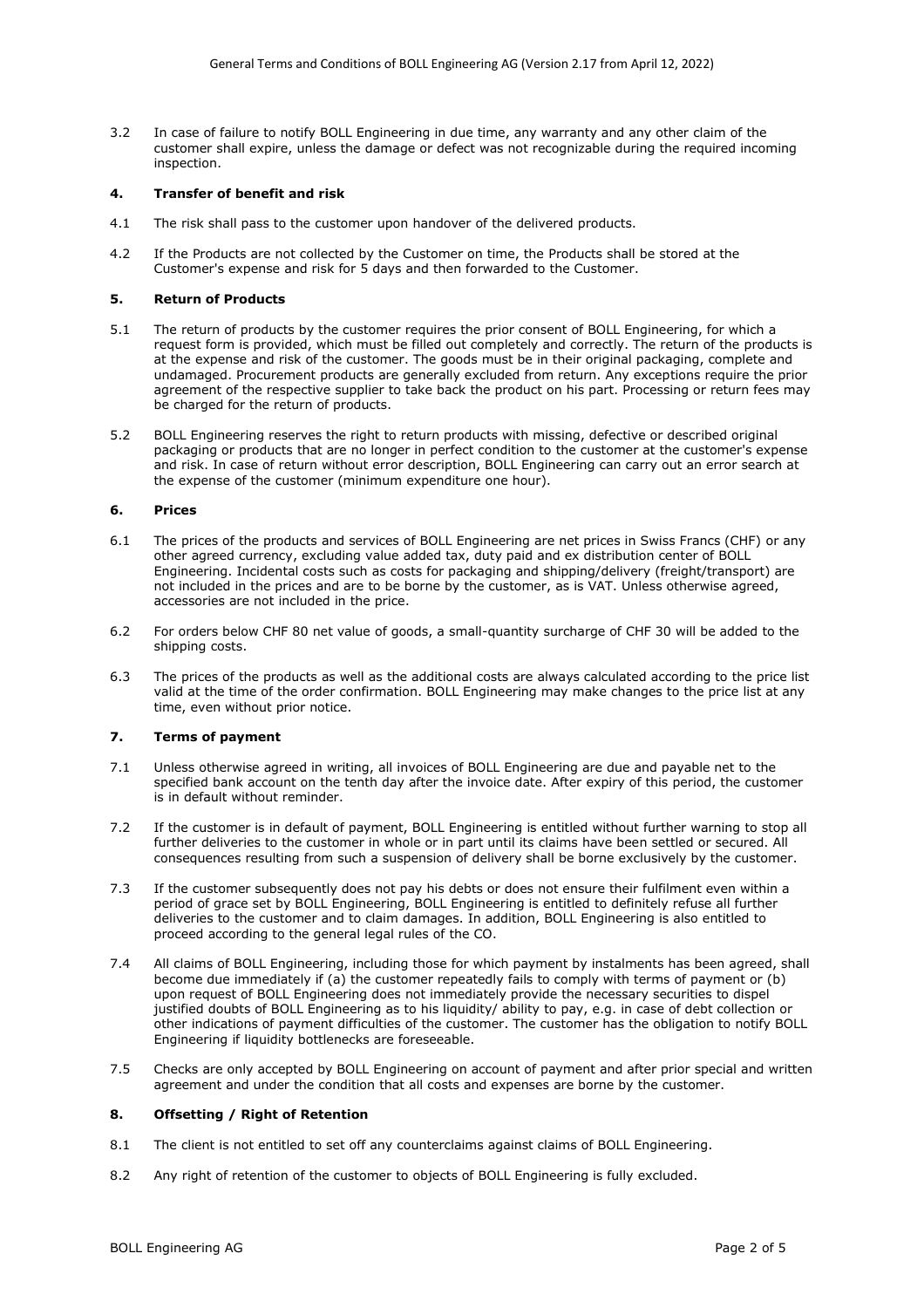8.3 The customer is obliged to pay the invoice irrespective of whether he can deliver, invoice or collect the products within the scope of resale to his end customer.

# **9. Retention of title**

- 9.1 The products delivered by BOLL Engineering remain as long as they are within the sphere of influence of the customer - the property of BOLL Engineering until BOLL Engineering has received the purchase price in full and in accordance with the contract. Until this time, BOLL Engineering is entitled to enter the retention of title in the retention of title register at the respective domicile of the customer in accordance with Art. 715 ZGB. The customer undertakes to give his written consent to the registration of a retention of title in all points essential for the registration immediately upon request of BOLL Engineering (cf. Art. 4 Para. 4 of the Federal Court Decree).
- 9.2 As long as the purchase price has not been paid in full, the customer is obliged to maintain the products delivered by BOLL Engineering, to treat them with care and to insure them against all usual risks.

## **10. BOLL Engineering services / support**

10.1 Support services are not included in the product price and will be charged to the customer separately according to the rates in the respective price list or according to a special agreement.

# **11. Warranty**

- 11.1 The responsibility for the selection, configuration, deployment and use of products as well as the results achieved with them lies with the customer or the purchaser of the products, i.e. the end customer. The customer acknowledges that BOLL Engineering does not carry out any incoming inspections of the products supplied by manufacturers or suppliers.
- 11.2 The warranty of BOLL Engineering for the products delivered by it is determined in every respect by the warranty conditions of the respective manufacturer/supplier. The customer waives any further warranty claims against BOLL Engineering and the manufacturer/supplier. The only obligation of BOLL Engineering is to assign any own warranty claims against the manufacturer/supplier to the customer.
- 11.3 The customer acknowledges that due to the respective applicable warranty provisions, the warranty is generally limited to rectification or replacement of the defective/deficient products at the discretion of the respective manufacturer/supplier and, moreover, only applies if the products remain in Switzerland or the Principality of Liechtenstein.
- 11.4 Furthermore, the customer acknowledges that in any case a defect only exists if it is reported in detail to BOLL Engineering in writing immediately after discovery and includes a relevant and reproducible error. The warranty is excluded in particular for defects which are based on one of the following causes: a) inadequate maintenance; b) non-observance of the operating or installation instructions; c) improper use of the products; d) use of unauthorized parts and accessories; e) natural wear and tear; f) transport, improper handling or treatment; g) modifications or attempted repairs; h) external influences, in particular force majeure (e.g. failure of the power supply or the air conditioning system, damage caused by natural elements), as well as other reasons for which neither BOLL Engineering nor the manufacturer/supplier are responsible. Warranty services not covered by the manufacturer/supplier as well as additional costs caused by the customer will be charged to the customer. In case of missing or insufficient error description, the troubleshooting will be carried out by BOLL Engineering at the expense of the customer.
- 11.5 In any case, the customer shall comply with the procedures defined by BOLL Engineering or the respective manufacturer/supplier for the handling of any warranty services.

#### **12. Liability**

- 12.1 BOLL Engineering is only liable for direct damage and only if the customer proves that this was caused by negligence or unlawful intent of BOLL Engineering, its auxiliary persons or the third parties commissioned by BOLL Engineering. The liability is limited to the price of the respective delivery/service. The provisions of Clause 11, 12.2 to Clause 12.4 below remain reserved.
- 12.2 For services sold by BOLL Engineering, which are provided by third party companies (e.g. the manufacturers of the devices distributed by BOLL), there is no obligation of BOLL Engineering to offer the same or comparable services at the same or similar prices after expiry of such service subscriptions/contracts.
- 12.3 If services of a third party company sold by BOLL Engineering can no longer be provided during the service contract period for reasons for which BOLL Engineering is neither responsible nor can influence (e.g. in case of insolvency of the third party company), the customer has no claim for damages and/or refund of service fees already paid. In such cases, BOLL Engineering will, at the request of the customer, do everything appropriate and reasonable to support the customer in the search for and evaluation of replacement services.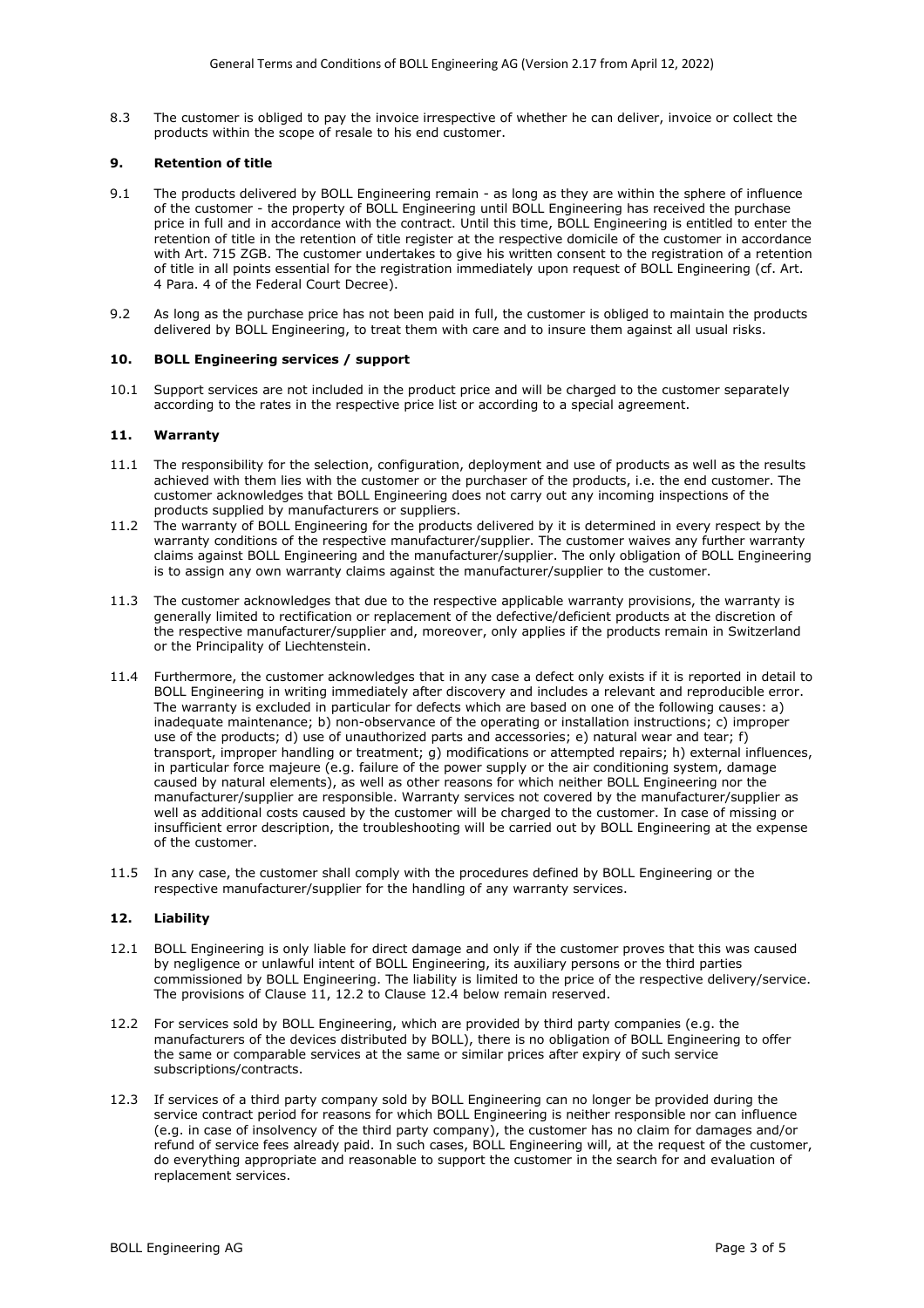- 12.4 The customer has no claim for damages and/or the return of purchased devices if services of any kind, such as new firmware versions, support or data updates of database-supported functions for its devices are no longer provided or offered by the previous provider, e.g. the manufacturer of the devices, or only in a different form or at different prices.
- 12.5 Any further liability of BOLL Engineering, its auxiliary persons and third parties commissioned by BOLL Engineering for damages of any kind is excluded, as far as legally permissible. In particular, the customer shall in no case be entitled to claims for compensation for damage not caused to the product itself, such as loss of production, loss of use or data, loss of orders, loss of profit and other indirect or consequential damage.
- 12.6 BOLL Engineering undertakes to assign to the customer any liability claims recognized by the manufacturer/supplier.

### **13. Confidential information**

13.1 The customer undertakes to treat confidential information made available to him by BOLL Engineering or its suppliers also as confidential and to protect it from access by third parties. Such information may only be disclosed to third parties with the written consent of BOLL Engineering. Confidential Information" means (non-exhaustively): product-related technologies, ideas and algorithms, trade secrets, technical, business or financial information and plans, terms of concluded contracts and any other information designated as confidential. Information that is generally known or publicly available shall not be considered confidential.

## **14. Patents and other industrial property rights**

- 14.1 The customer acknowledges and protects intellectual property, registered trademarks, copyrights and patent rights of BOLL Engineering and its suppliers.
- 14.2 The customer uses the products only in the sense intended by the manufacturer. Product designations and/or copyright marks may not be removed from the products. Software may not be modified or translated.
- 14.3 If a third party claims or should claim against the customer or his end customer for infringement of a patent, copyright or other industrial property right by delivered products or products from their operation, the customer will inform BOLL Engineering in writing and without delay about such infringement notices or claims made. BOLL Engineering will immediately forward these notices to the supplier or manufacturer and request the latter to settle the situation.

# **15. Re-export**

15.1 The products distributed by BOLL Engineering are subject to US and Swiss export regulations. The customer undertakes to apply for a special export permit from the competent authority (currently the Section for Import and Export of the Federal Department of Economic Affairs) before any re-export of the products. In the event of sale or other transfer of the products, this obligation shall be transferred to the respective acquirer with the obligation to pass it on.

## **16. Software programs**

- 16.1 The conditions of use and warranty concerning the software products, programs, manuals and other documents supplied by BOLL Engineering are governed by the special provisions of the respective software manufacturer, which are contained in particular in the software license agreement between software manufacturer and user/end customer.
- 16.2 In the event of resale or other transfer of the software products, the customer undertakes to transfer to the respective purchaser the obligations arising from the terms and conditions of use and warranty of the software manufacturer with the obligation to transfer.

#### **17. Manufacturer Reporting, Data Protection**

17.1 The customer acknowledges that BOLL Engineering processes customer-related data such as e.g. sales prices and quantities as well as names and addresses of the customers within the scope of the periodical so-called manufacturer reporting and transmits them to manufacturers/suppliers possibly also abroad.

# **18. Transfer**

18.1 Rights and/or obligations from individual contracts (deliveries, services) may only be transferred by the customer with the prior written consent of BOLL Engineering. Transfers within groups of companies, subsidiaries, etc. are excluded.